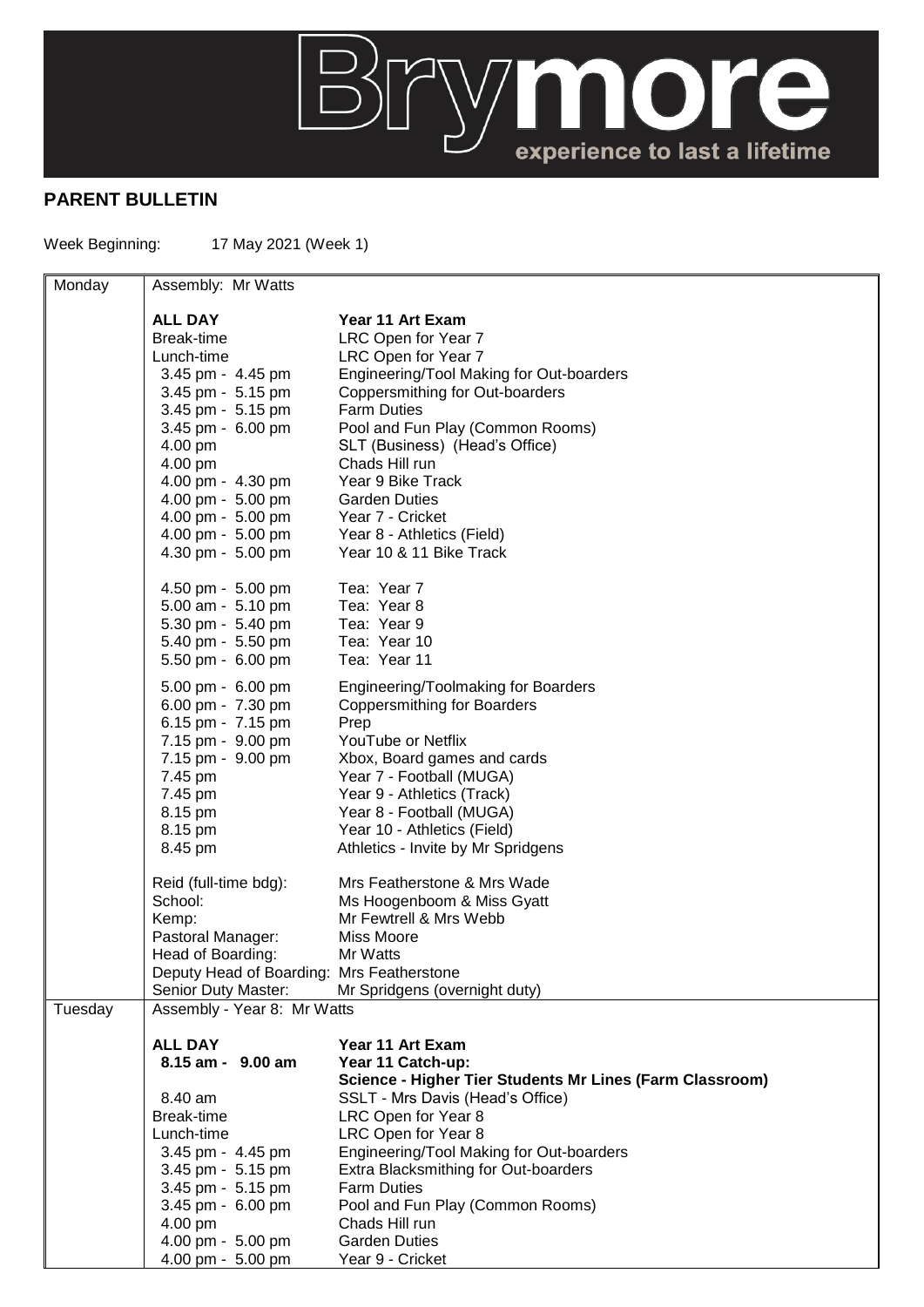|           | 4.00 pm - 5.00 pm                                   | Year 10 - Athletics (Field)                                 |
|-----------|-----------------------------------------------------|-------------------------------------------------------------|
|           | 4.50 pm - 5.00 pm                                   | Tea: Year 7                                                 |
|           | 5.00 am - 5.10 pm                                   | Tea: Year 8                                                 |
|           | 5.30 pm - 5.40 pm                                   | Tea: Year 9                                                 |
|           | 5.40 pm - 5.50 pm                                   | Tea: Year 10                                                |
|           | 5.50 pm - 6.00 pm                                   | Tea: Year 11                                                |
|           | 5.00 pm - 6.00 pm                                   | <b>Woodwork for Boarders</b>                                |
|           | 6.00 pm - 7.30 pm                                   | Extra Blacksmithing for Boarders                            |
|           | 6.15 pm - 7.15 pm                                   | Prep                                                        |
|           | 6.15 pm - 7.15 pm                                   | Set Zero Maths - Year 11 (Invite Only) (Mrs Truman)         |
|           | 7.15 pm - 7.45 pm                                   | School House POD A - Lacrosse (MUGA)                        |
|           | 7.15 pm - 9.00 pm<br>7.15 pm - 9.00 pm              | YouTube or Netflix<br>Xbox, Board games and cards           |
|           | 7.30 pm - 9.00 pm                                   | <b>Extra Blacksmithing for Boarders</b>                     |
|           | 7.45 pm                                             | Year 9 - Football (MUGA)                                    |
|           | 7.45 pm                                             | Year 7 - Athletics (Track)                                  |
|           | 8.15 pm                                             | Year 10 - Football (MUGA)                                   |
|           | 8.15 pm                                             | Year 8 - Athletics (Field)                                  |
|           | 8.45 pm                                             | Athletics - Invite by Mr Spridgens                          |
|           | Reid (full-time bdg):                               | Mrs Long & Mrs Wade                                         |
|           | School:                                             | Ms Hoogenboom & Miss Gyatt                                  |
|           | Kemp:                                               | Mrs Featherstone & Mrs Webb (Mr Fewtrell - Poolside Office) |
|           | Pastoral Manager:                                   | Miss Moore                                                  |
|           | Head of Boarding:                                   | (Day) Mr Watts                                              |
|           | Deputy Head of Boarding: Mrs Featherstone           |                                                             |
| Wednesday | Senior Duty Master:<br>Assembly - Year 9: Mr Thomas | Mr Spridgens                                                |
|           |                                                     |                                                             |
|           | 10.15 am                                            | Year 11 Computer Science Exam                               |
|           | Break-time                                          | LRC Open for Year 9                                         |
|           | Lunch-time                                          | LRC Open for Year 9                                         |
|           | $2.00$ pm                                           | Year 11 Combined Science Paper 1 - Biology Exam             |
|           | 3.45 pm - 4.45 pm<br>3.45 pm - 5.15 pm              | Archery for Out-boarders<br><b>Farm Duties</b>              |
|           | 3.45 pm - 5.15 pm                                   | <b>Blacksmithing for Out-boarders</b>                       |
|           | 3.45 pm - 6.00 pm                                   | Pool and Fun Play (Common Rooms)                            |
|           | 4.00 pm                                             | Chads Hill run                                              |
|           | 4.00 pm - 5.00 pm                                   | <b>Garden Duties</b>                                        |
|           | 4.00 pm - 5.00 pm                                   | Year 8 - Cricket                                            |
|           | 4.00 pm - 5.00 pm                                   | Year 7 - Athletics (Field)                                  |
|           | 4.00 pm - 5.00 pm<br>5.00 pm - 6.00 pm              | Year 11 Catch-up: DT<br><b>Archery Boarders</b>             |
|           |                                                     |                                                             |
|           | 4.50 pm - 5.00 pm                                   | Tea: Year 7                                                 |
|           | 5.00 pm - 5.10 pm                                   | Tea: Year 8                                                 |
|           | 5.30 pm - 5.40 pm<br>5.40 pm - 5.50 pm              | Tea: Year 9<br>Tea: Year 10                                 |
|           | 5.50 pm - 6.00 pm                                   | Tea: Year 11                                                |
|           | 6.00 pm - 7.30 pm                                   | <b>Blacksmithing for Boarders</b>                           |
|           | 6.15 pm - 7.15 pm                                   | Prep                                                        |
|           | 7.15 pm - 7.45 pm                                   | School House POD B - Lacrosse (MUGA)                        |
|           | 7.15 pm - 9.00 pm                                   | YouTube or Netflix                                          |
|           | 7.30 pm - 9.00 pm                                   | <b>Blacksmithing Boarders</b>                               |
|           | 7.30 pm                                             | Young Farmers via MS TEAMS                                  |
|           | 7.45 pm                                             | Year 7 - Football (MUGA)                                    |
|           | 7.45 pm<br>8.15 pm                                  | Year 9 - Athletics (Field)<br>Year 8 - Football (MUGA)      |
|           | 8.15 pm                                             | Year 10 - Athletics (Track)                                 |
|           | 8.45 pm                                             | Athletics - Invite by Mr Spridgens                          |
|           |                                                     |                                                             |
|           | Reid (full-time bdg):                               | Mrs Long & Mrs Wade                                         |
|           | School:<br>Kemp:                                    | Mrs Featherstone & Miss Gyatt<br>Mr Fewtrell & Mrs Webb     |
|           | Pastoral Manager:                                   | Miss Moore                                                  |
|           | Head of Boarding:                                   | Mr Watts                                                    |
|           | Deputy Head of Boarding:                            | <b>Mrs Featherstone</b>                                     |
|           | Senior Duty Master:                                 | Mr Spridgens                                                |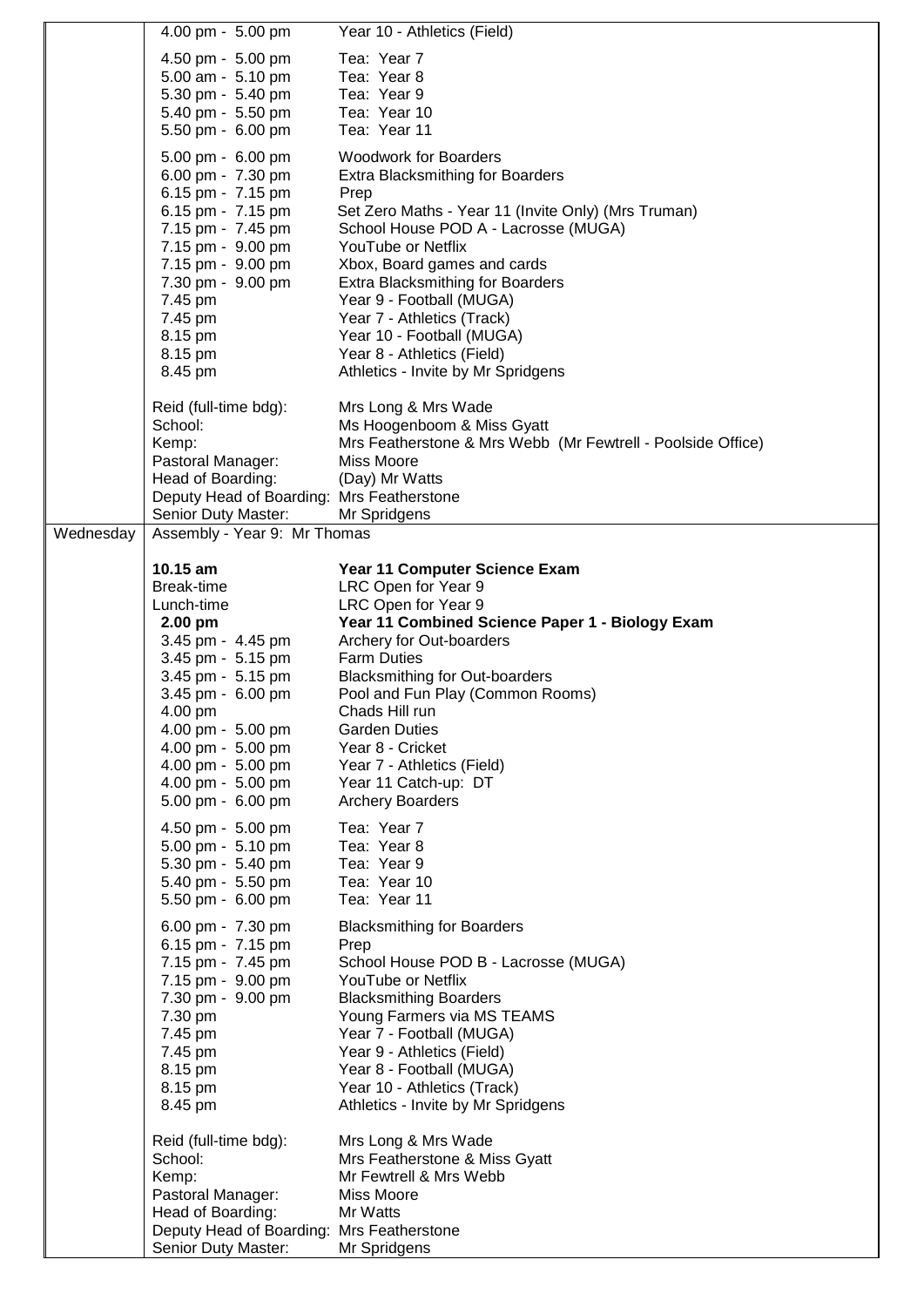| Thursday | Assembly - Year 10: Mr Watts              |                                                                                             |  |
|----------|-------------------------------------------|---------------------------------------------------------------------------------------------|--|
|          | $10.15$ am                                | Year 11 Combined Science Paper 1 - Chemistry Exam                                           |  |
|          | Break-time                                | LRC Open for Year 10                                                                        |  |
|          | Lunch-time                                | LRC Open for Year 10                                                                        |  |
|          | 10.15 $am$                                | Year 11 Combined Science Paper 1 - Physics Exam                                             |  |
|          | 3.45 pm - 4.45 pm                         | Woodwork for Out-boarders                                                                   |  |
|          | 3.45 pm - 5.15 pm                         | <b>Farm Duties</b>                                                                          |  |
|          | 3.45 pm - 6.00 pm                         | Pool and Fun Play (Common Rooms)                                                            |  |
|          | 4.00 pm                                   | Chads Hill run                                                                              |  |
|          | 4.00 pm - 4.45 pm                         | Year 7 & 8 Bike Track                                                                       |  |
|          | 4.00 pm - 5.00 pm                         | Year 10 - Cricket                                                                           |  |
|          | 4.00 pm - 5.00 pm                         | Year 9 - Athletics (Field)                                                                  |  |
|          | 4.00 pm - 5.00 pm                         | <b>Garden Duties</b>                                                                        |  |
|          | 4.50 pm - 5.00 pm                         | Tea: Year 7                                                                                 |  |
|          | 5.00 am - 5.10 pm                         | Tea: Year 8                                                                                 |  |
|          | 5.30 pm - 5.40 pm                         | Tea: Year 9                                                                                 |  |
|          | 5.40 pm - 5.50 pm                         | Tea: Year 10                                                                                |  |
|          | 5.50 pm - 6.00 pm                         | Tea: Year 11                                                                                |  |
|          | 6.00 pm - 7.00 pm                         | Green Woodworking for Boarders                                                              |  |
|          | 7.00 pm - 9.00 pm                         | <b>School House Charity Pizza Night</b>                                                     |  |
|          | 7.15 pm - 9.00 pm                         | YouTube or Netflix                                                                          |  |
|          | 7.15 pm - 9.00 pm                         | Xbox, Board games and cards                                                                 |  |
|          | 7.45 pm                                   | Year 9 - Football (MUGA)                                                                    |  |
|          | 7.45 pm                                   | Year 7 - Athletics (Field)                                                                  |  |
|          | 8.15 pm                                   | Year 10 - Football (MUGA)                                                                   |  |
|          | 8.15 pm                                   | Year 8 - Athletics (Track)                                                                  |  |
|          | 8.45 pm                                   | Athletics - Invite by Mr Spridgens                                                          |  |
|          |                                           |                                                                                             |  |
|          | Reid (full-time bdg):                     | Mrs Long & Mrs Wade                                                                         |  |
|          | School:                                   | Ms Hoogenboom & Miss Gyatt                                                                  |  |
|          | Kemp:                                     | Mr Fewtrell & Mrs Webb                                                                      |  |
|          | Pastoral Manager:                         | <b>Miss Moore</b>                                                                           |  |
|          | Duty Master:                              | Mr Ashton                                                                                   |  |
|          | Head of Boarding:                         | Mr Watts                                                                                    |  |
|          | Deputy Head of Boarding: Mrs Featherstone |                                                                                             |  |
|          | Senior Duty Master:                       | Mr Spridgens                                                                                |  |
| Friday   | Assembly - Year 11:                       | Presentation by Kate Iles, Somerset Works<br>Opportunities open to students over the summer |  |
|          |                                           |                                                                                             |  |
|          | 10.15 am                                  | Year 11 Engineering exam (re-takes)                                                         |  |
|          | Break-time                                | LRC Open for Year 11                                                                        |  |
|          | <b>PM</b>                                 | Year 9 @ French Weir Park, Taunton (Mrs Taylor-Lane)                                        |  |
|          | 3.45 pm - 6.00 pm                         | Pool and Fun Play                                                                           |  |
|          | 3.45 pm - 5.15 pm                         | <b>Farm Duties</b>                                                                          |  |
|          | 4.00 pm - 5.00 pm                         | <b>Garden Duties</b>                                                                        |  |
|          | 4.15 pm                                   | Chads Hill run                                                                              |  |
|          | Reid (full-time bdg):                     | Mrs Long & Mrs Wade                                                                         |  |
|          | School:                                   | (am) Ms Hoogenboom                                                                          |  |
|          |                                           | (pm) Miss Gyatt                                                                             |  |
|          | Kemp:                                     | (am) Mr Fewtrell                                                                            |  |
|          |                                           | (pm) Mrs Webb                                                                               |  |
|          | Head of Boarding:                         | Mr Watts                                                                                    |  |
|          | Senior Duty Master:                       | Mr Spridgens                                                                                |  |
| Saturday | 2.00 pm - 4.00 pm                         | RC Cars £2 - Main Hall (Mr Simmons)                                                         |  |
|          | 3.00 pm                                   | Chads Hill run                                                                              |  |
|          | Reid (full-time bdg):                     | Mrs Long                                                                                    |  |
|          | Weekend Support:                          | Mr Simmons                                                                                  |  |
|          | Head of Boarding:                         | Mrs Featherstone                                                                            |  |
|          | Senior Duty Master:                       | Mr Spridgens (overnight duty)                                                               |  |
|          | Matron:                                   | Mrs Graddon                                                                                 |  |
|          | <b>SLT Member:</b>                        | Mrs Davis (on call - telephone)                                                             |  |
| Sunday   | <b>TIME TBC</b>                           | Scott Cinema, Bridgwater £8 (Miss Eastham)                                                  |  |
|          | 3.00 pm                                   | Chads Hill run (on site)                                                                    |  |
|          |                                           |                                                                                             |  |
|          | Reid (full-time bdg):                     | Mrs Featherstone                                                                            |  |